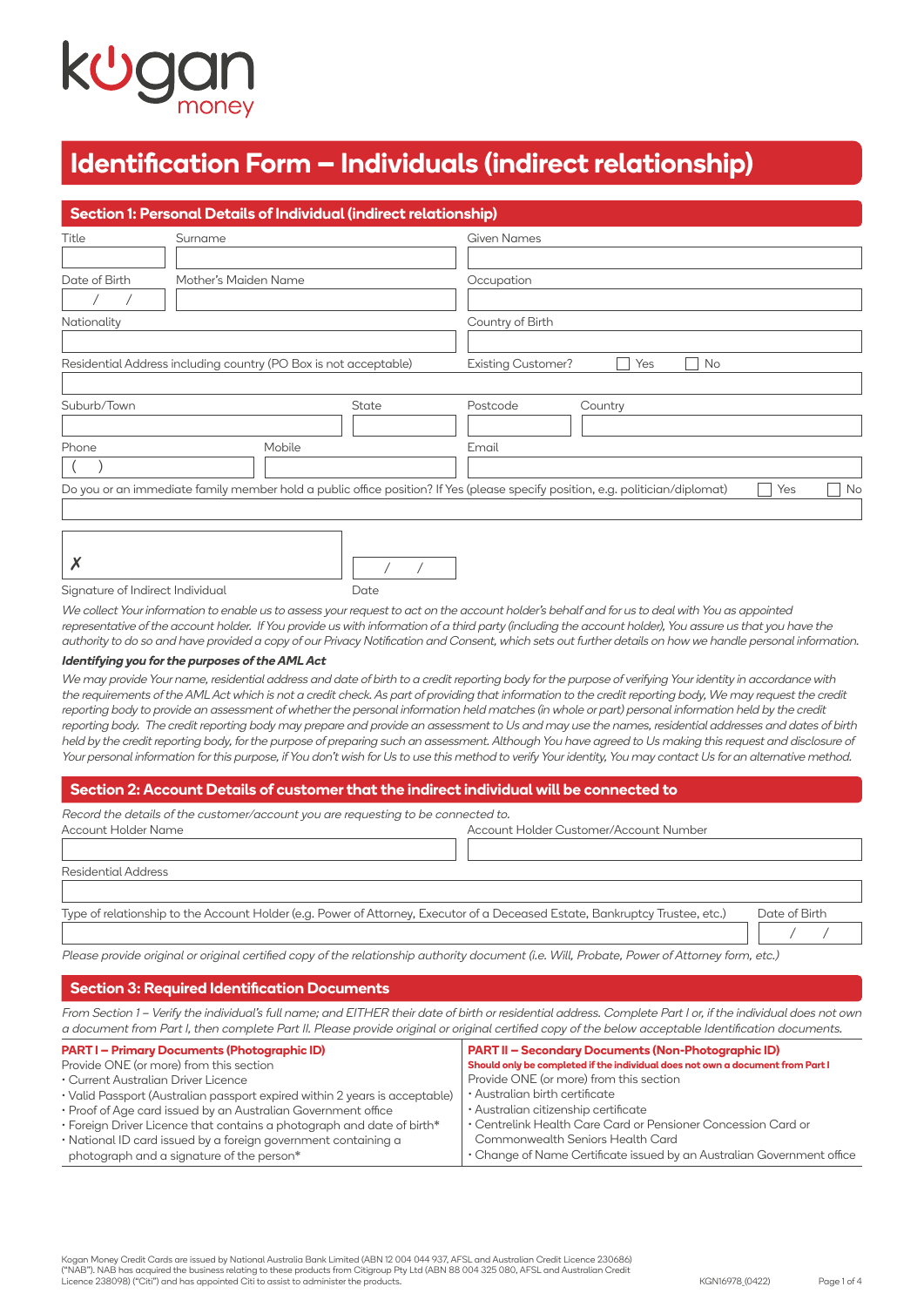| If only ONE is captured in PART I above, provide ONE from the below   If only ONE is captured in PART II above, provide TWO from the below |  |
|--------------------------------------------------------------------------------------------------------------------------------------------|--|
|                                                                                                                                            |  |

# • Medicare Card

- Notice of Assessment issued by the Australian Taxation Office that is less than 12 months old and contains the individual's name and address
- Utility bills and/or council rates notices less than 3 months old, which contains the individual's name and residential address
- Current bank statements by a recognised financial institution (other than NAB) that is less than 180 days old, which contains the individual's name and residential address
- Valid credit or debit card issued from a recognised financial institution or an Approved deposit taking institution (other than NAB), which must contain full name and address
- Centrelink Notice that is less than 12 months old, which must contain full name and address
- Vehicle registration document, which must contain full name and address
- Firearms or Security Industry Licence
- Professional/Trade Licence with Photograph
- Land Title certificate
- Tertiary Institution photo ID card and current academic transcript
- Credit Card Statement issued by a recognised financial institution (other than NAB) which contains the individual's name and residential address • Computer printed payslip or employee ID card from a recognised company that bears a name and photograph
- \*Documents that are written in a language other than English must be accompanied by an English translation prepared by an accredited translator.

# **Privacy Consents and Notifications**

In this Privacy Consent and Notification "We/Us/Our" means (collectively, or separately where the context requires): National Australia Bank Ltd ("**NAB**") and its related companies that assist it to provide its services; Citigroup Pty Limited ("**Citi**") and its related companies that assist it to provide its services; and Kogan Australia Pty Limited ("**Kogan"**) and its related companies that assist it to provide its services.

#### Purpose for which We collect, use and disclose Your personal information

- Personal information is information or an opinion about an identified individual or an individual who is reasonably identifiable. We may collect, use and disclose Your personal information to identify You, conduct checks, understand Your requirements, assess any applications made by You on behalf of the Customer and to set up, and administer Your instructions to manage the Customer's credit facilities and related services;
- to action Your instructions to set up, administer and manage the Customer's Kogan Money Credit Card and related services (including the Kogan accounts and memberships the Customer uses to shop with the Kogan Money Credit Card at [Kogan.com](http://Kogan.com/) and to get offers and benefits that are a feature of the Kogan Money Credit Card);
- to conduct reviews of the Customer's Kogan Money Credit Card facility;
- to manage promotions and provide benefits associated with the Customer's Card and participation in the Rewards Program such as ensuring any Rewards Points You earned by the Customer are properly credited;
- to manage complaints and disputes, and deal with dispute resolution bodies;
- to comply with applicable laws both in Australia and overseas including: (a) the National Consumer Credit Protection Act; (b) the Anti-Money Laundering and Counter-Terrorism Financing Act (**AML Act**); (c) State and Territory property legislation and other property-related laws (for example, to register and search for security interests) which may authorise or require Us to collect Your personal information; and
- for other purposes as listed in Our respective Privacy Policies and Credit Reporting Policies (where applicable) (see "Our Policies").

We will use Your information for the purposes We collected it for, as well as for related purposes where You would reasonably expect Us to. If You do not provide Us with the information We ask for or the information provided is incorrect or incomplete, We may not be able to act on Your instructions, or administer the products or services that You are seeking.

#### Disclosures of your personal information

We may disclose Your personal information to other related companies and their affiliates, or business partners, for the purposes for which We collect, use and disclose Your personal information, and for related purposes where You would reasonably expect Us to, and they may disclose or use Your personal information for those purposes. We may disclose to, and obtain personal information about You from:

- each other (being NAB, Citi and Kogan);
- each of Our affiliates, sales agents and organisations that carry out functions on Our behalf including card schemes, mailing houses, printers, data processors, collection agents, researchers, administration or business management services, data warehouses, specialised data matching and trending service providers, payment services providers, consultants, auditors, marketing service providers, and data and document management providers;
- reward providers or other partners and their service providers;
- other credit providers;
- any signatory or guarantor, or proposed guarantor, to the Kogan Money Credit Card facility held by the Customer; any broker, introducer, financial, legal or other adviser acting in connection with the Customer's Kogan Money Credit Card facility or application; regulatory and tax authorities in Australia and overseas; credit reporting bodies and other information providers. We may disclose the Customer's information for the purposes of assessing or approving a hardship application, and credit reporting bodies for the purposes of reporting if you have a hardship arrangement (see "Exchange of information with credit reporting bodies" below); any external dispute resolution bodies; any insurer relating to a Kogan Money Credit Card facility of the Customer; organisations that have acquired, or are wishing to acquire an interest in any part of Our business; any entity where disclosure to, or collection from, such an entity is required or authorised by law; and as further set out in Our respective Privacy Policies and Credit Reporting Policies (where applicable) (see "Our Policies").

#### Identifying you for the purposes of the AML Act

We may provide Your name, residential address and date of birth to a credit reporting body for the purpose of verifying Your identity in accordance with the requirements of the AML Act which is not a credit check. As part of providing that information to the credit reporting body, We may request the credit reporting body to provide an assessment of whether the personal information held matches (in whole or part) personal information held by the credit reporting body.

The credit reporting body may prepare and provide an assessment to Us and may use the names, residential addresses and dates of birth held by the credit reporting body, for the purpose of preparing such an assessment. Although You have agreed to Us making this request and disclosure of Your personal information for this purpose, if You don't wish for Us to use this method to verify Your identity, You may contact Us for an alternative method.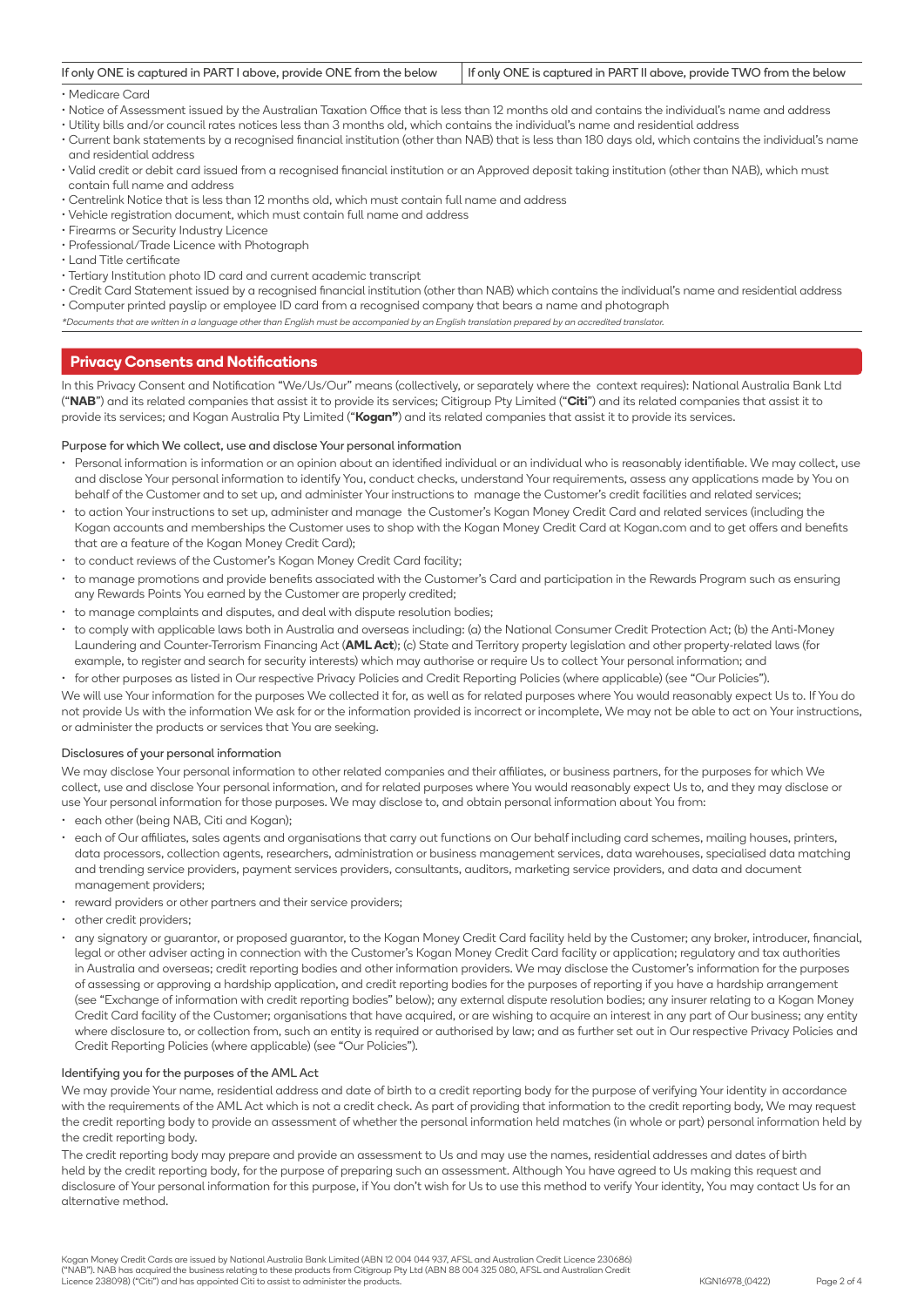### Disclosures to overseas recipients

Some of the recipients to whom We disclose Your personal information may be based overseas. For a list of countries where such recipients are located, refer to:

- NAB's Privacy Policy at [nab.com.au/common/privacy-policy](http://nab.com.au/common/privacy-policy);
- Citi's Privacy Policy at [citibank.com.au/privacy;](http://citibank.com.au/privacy) and
- Kogan's Privacy Policy at [kogan.com/au/privacy-policy/](http://kogan.com/au/privacy-policy/).

## Exchange of information with Credit Reporting Bodies ("CRB") and other information services

We may disclose personal information about the Customer (including credit information, such as details about the credit that We provide to the Customer, repayment history and any repayment defaults) to, and obtain credit reporting information about the Customer from, CRBs. CRBs may include that information in reports provided to Us and other credit providers to assess credit worthiness. You can review the relevant policies at the following links: [nab.com.au/common/privacy-policy](http://nab.com.au/common/privacy-policy) or [citibank.com.au/privacy](http://citibank.com.au/privacy). These policies contain information about credit reporting, including the CRBs with which We may share the Customer's personal information, their contact details, the type of credit reporting information We share with them (which includes information in relation to defaults and serious credit infringements), and the Customer's rights in relation to them (including requesting a CRB not to disclose the Customer's credit reporting information if You believe the Customer has been or is likely to be a victim of fraud, or not use the Customer's credit reporting information for pre-screening of direct marketing).

We have the right to conduct reviews of the Customer's Kogan Money Credit Card facility from time to time and at Our sole discretion. You acknowledge that We will provide the Customer's personal information to a CRB as permitted by the Privacy Act for each review and that a credit report may be obtained from a CRB for the purpose of any such review.

#### Our policies (including how to access and correct information and make a complaint)

- You can review the relevant NAB and Citi policies at the following links:
- NAB Privacy Policy at [nab.com.au/common/privacy-policy;](http://nab.com.au/common/privacy-policy) and
- Citi's Privacy Policy at [citibank.com.au/privacy](http://citibank.com.au/privacy).

You can view the Kogan Privacy Policy at [kogan.com/au/privacy-policy/](http://kogan.com/au/privacy-policy/).

Our policies include information on how You can access and/or seek correction of the personal information (including where relevant credit information and credit eligibility information) We hold about You and the Customer. These policies also contain information as to how You can complain about a breach by Us (meaning NAB, Citi or Kogan) of the Privacy Act (including where relevant the credit reporting provisions in Part IIIA and the Credit Reporting Code) and how We will deal with such a complaint.

The relevant policies also set out details of the CRBs to whom We disclose the Customer's personal information and how to contact them and seek copies of their policies for handling the Customer's personal information. There is no charge for making an access request but an administration fee may apply for providing access in accordance with your request. Your request will usually receive a response within 30 days.

### Consent for NAB and Citi to share Your information with Kogan and for Kogan to share Your information with NAB and Citi You consent to:

- NAB and Citi sharing Your details with Kogan. This includes details such as identification and contact details, information We receive as part of Your application and information relating to the Customer's Kogan Money Credit Card and Account (and Your use of it); and
- Kogan sharing Your details with NAB and Citi. This includes details such as identification and contact details, information We receive as part of Your application to act on behalf the Customer, information about the Customer's Kogan account and information relating to Your transactions with Kogan made on behalf of the Customer.

#### Verification

Your telephone calls and conversations, including any electronic chat, with a customer service representative may be recorded or saved, and monitored for quality, training and verification purposes.

#### More information and contacting Us

If You wish to find out more information, or raise any specific or general concerns about Us and Our Privacy Policies, the contact details are as follows: **Privacy Officer**

GPO Box 204 Sydney NSW 2001 Email: privacy.officer@citi.com.au

#### **Kogan**

Privacy Officer GPO Box 2579 Melbourne VIC 3001 Email: unsubscribe@kogan.com.au